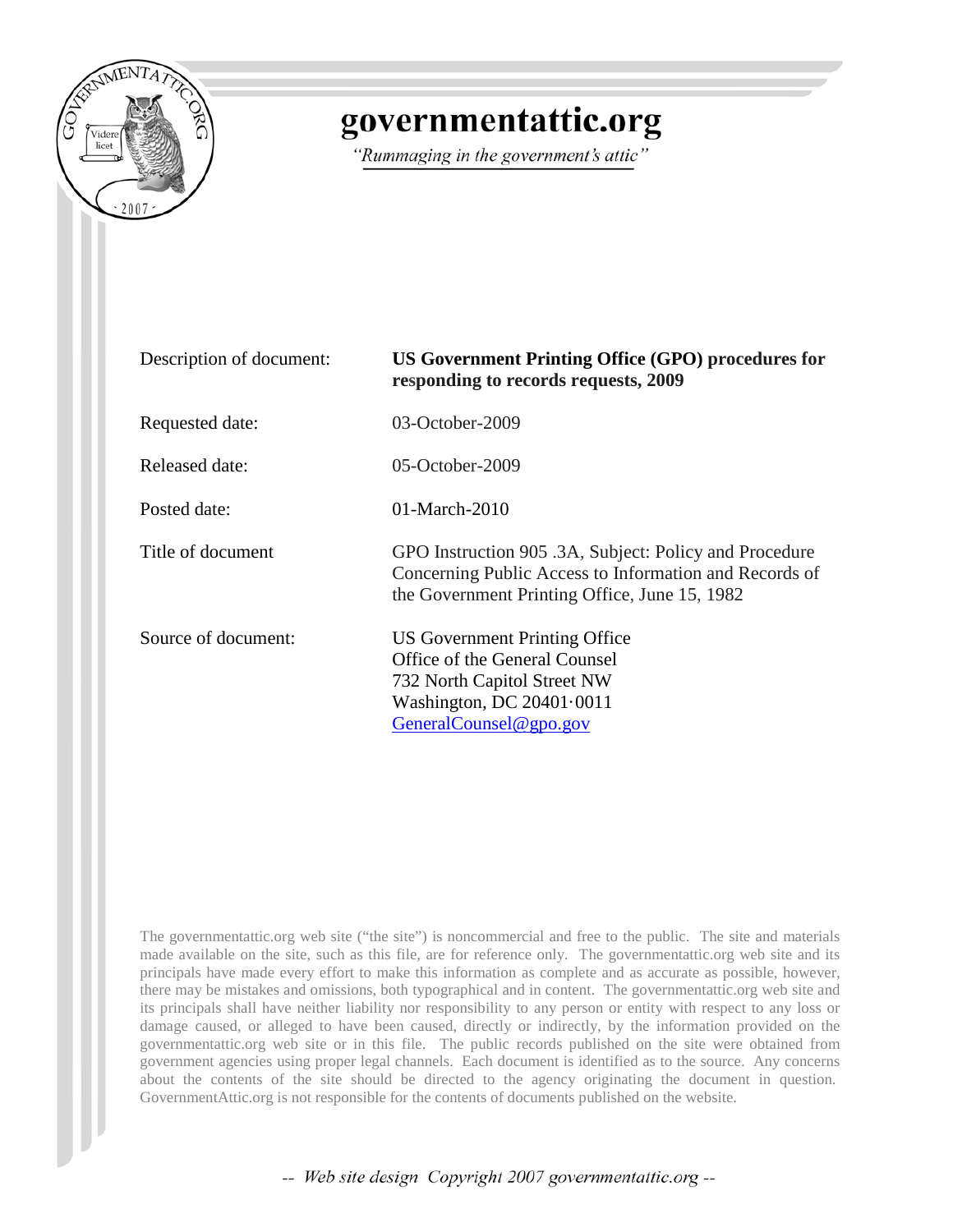

Office of the General Counsel

October 5, 2009

This is in response to your Freedom of Information Act (FOIA)/public records request, dated October 3, 2009, for a copy of GPO's procedures for responding to records requests.

U.S. GOVERNMENT **PRINTING OFFICE**  KEEPING AMERICA INFORMED

The provisions of FOIA are included within the Administrative Procedure Act, 5 U.S.c. §§ 551-559. While both acts are applicable to Federal agencies of the United States, *in* defining "agency," Congress specifically excluded the legislative and judicial branches. The GPO, which is an office of the *legislative* branch of the Federal Government, is therefore not subject to the provisions of FOIA.

Although GPO is not legally required to provide the information you requested, as a courtesy to you, I made inquiries about the availability of that document. Enclosed please find GPO Instruction 905 .3A, Subject: Policy and Procedure Concerning Public Access to Information and Records of the Government Printing Office, dated June 15, 1982.

Sincerely,

LATONYA D. HAYE Assistant General Counsel

Enclosure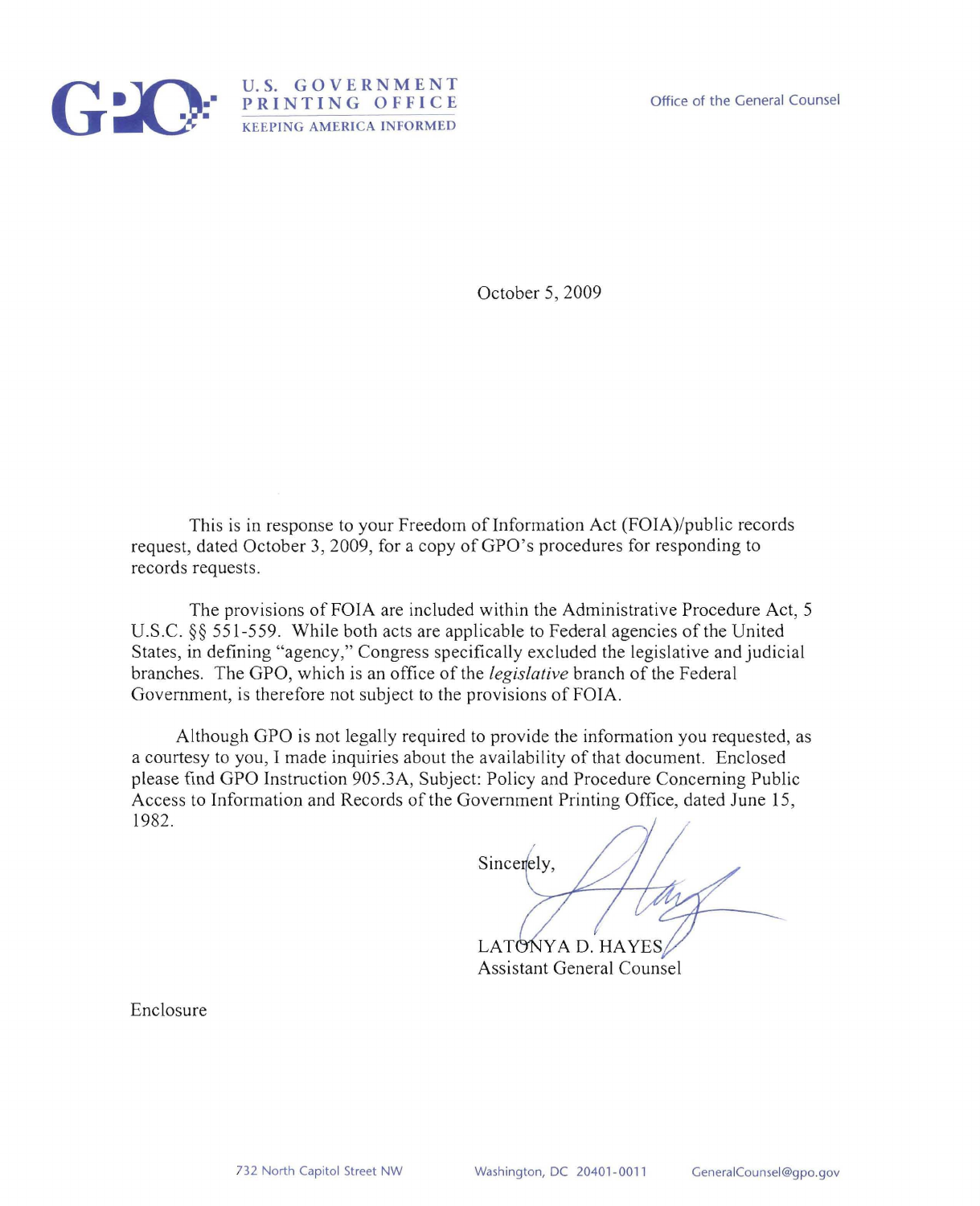GPO 905.3A June 15, 1982 GCL

## UNITED STATES GOVERNMENT PRINTING OFFICE Washington, D.C. 20401

Government Printing Office Instruction 905.3A

 $\alpha=\sqrt{2}$ 

Subject: Policy and Procedure Concerning Public Access to Information and Records of the Government Printing Office

1. Purpose. This Instruction establishes the procedures and responsibilities for the release of information and records to the public.

2. Cancellation. GPO Instruction 905.3, Policy and procedure Concerning Public Access of Information and Records of the Government printing Office, dated December 31, 1971, and GPO Instruction 1000.1, Policy and Procedure for Release of Information to White House Representatives, Congress, Congressional Committees and the Press, are hereby canceled.

3. Definition. For the purpose of this Instruction, "information and records" refers only to those books, papers, photographs or other documentary materials and the data thereon which are in being and are the property of the Government Printing Office. Information and records in the custody of the Government printing Office which belong to customer agencies should be released only by the customer agency.

4. Responsibility. Any inquiries received from the public requesting the release of information or records should be immediately referred to the General Counsel for handling, except as provided below.

a. Release of information or records requested by White House representatives, Congress, Congressional Committees or news media such as newspapers, magazines, industry and trade association publications, radio, and television will be made only in accordance with special delegations of authority from the Public Printer.

b. It is the responsibility of the Director of Personnel to assure that information or records are released from official personnel folders only in accordance with applicable regulations contained in the Federal Personnel Manual.

c. Information or records required to be released in connection with the